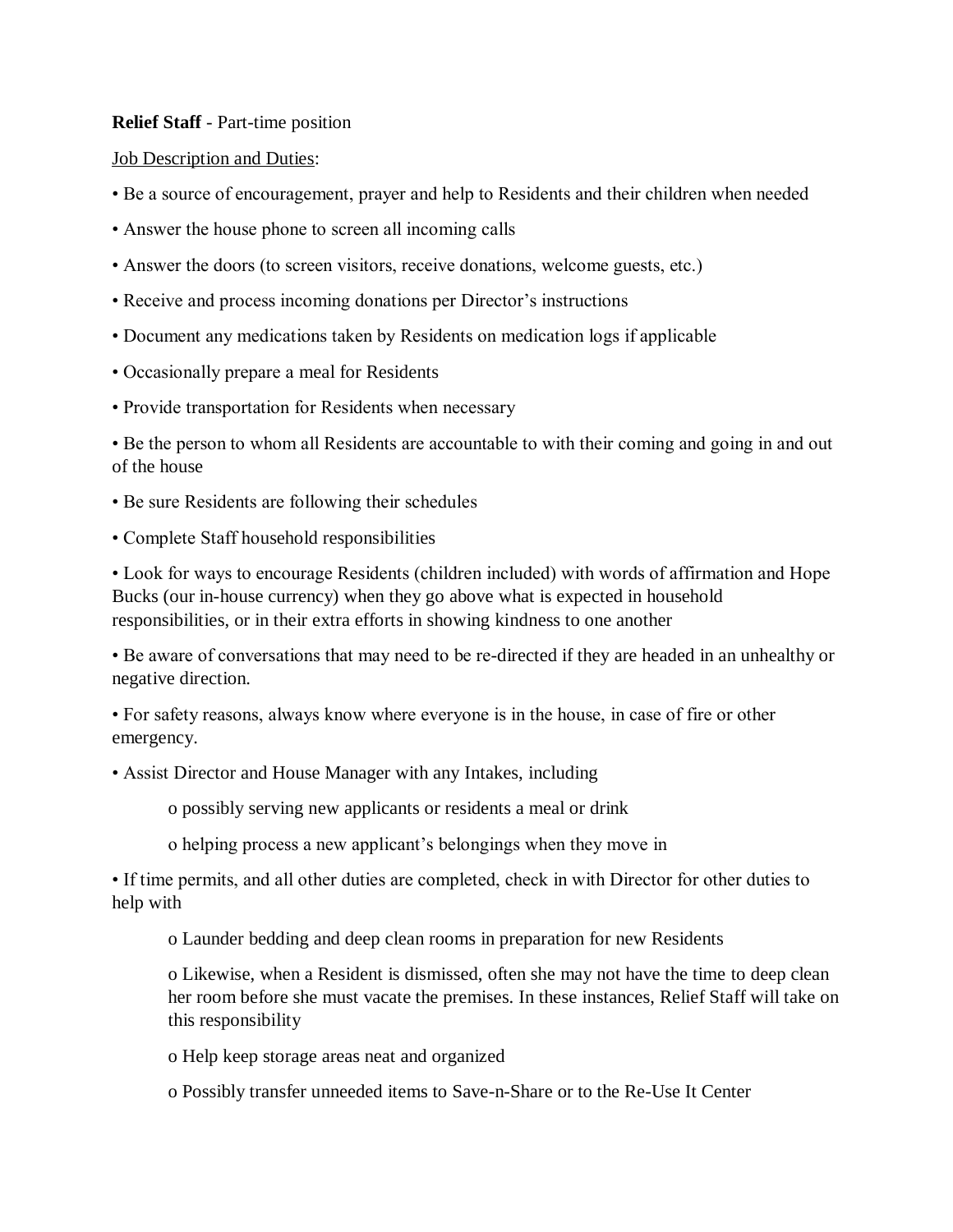• Call Director and Coach immediately and send an email Incident report to both when needed to document any Incidences, i.e.:

- o Emergencies
- o Broken Curfew by a Resident
- o Rule infractions
- o Disruptions to the House
	- -Arguments amongst Residents or Staff
	- -Danger of any kind

• Help in any other way needed or requested by Director or Fellow Staff members Evening Shifts: Same as above, as well as:

- Close all curtains/window covering at dusk
- Make sure outside lights are on at each entrance (front, south, deck doors) at dusk
- Bring in Flag from front porch at dusk

• Check tub on porch for donations Sunday shifts: This is a day of rest for all Residents. No household responsibilities are assigned, and leftovers are generally eaten at noon and evening meals. Must be available for Residents if they have any need of support. Important note: Background checks must be run on all Volunteers and Staff working closely with residents. Thank you for your understanding.

Qualifications:

- Basic computer knowledge is required, ie: Word, Excel, Google Docs
- Able to walk and climb stairs Staff must be:
- Ministry-minded
- Creative in meeting the needs of the household budget when necessary
- Patient, compassionate and non-judgmental
- Able to resolve conflict positively and Biblically
- Able to give firm yet loving guidance, being consistent in her handling of the women and children
- Strong in organizational skills, flexible and efficient
- A 'team-player' along with other Staff members
- A good communicator to authority, peers and Residents
- Loyal and committed to Mt. Hope's mission and vision